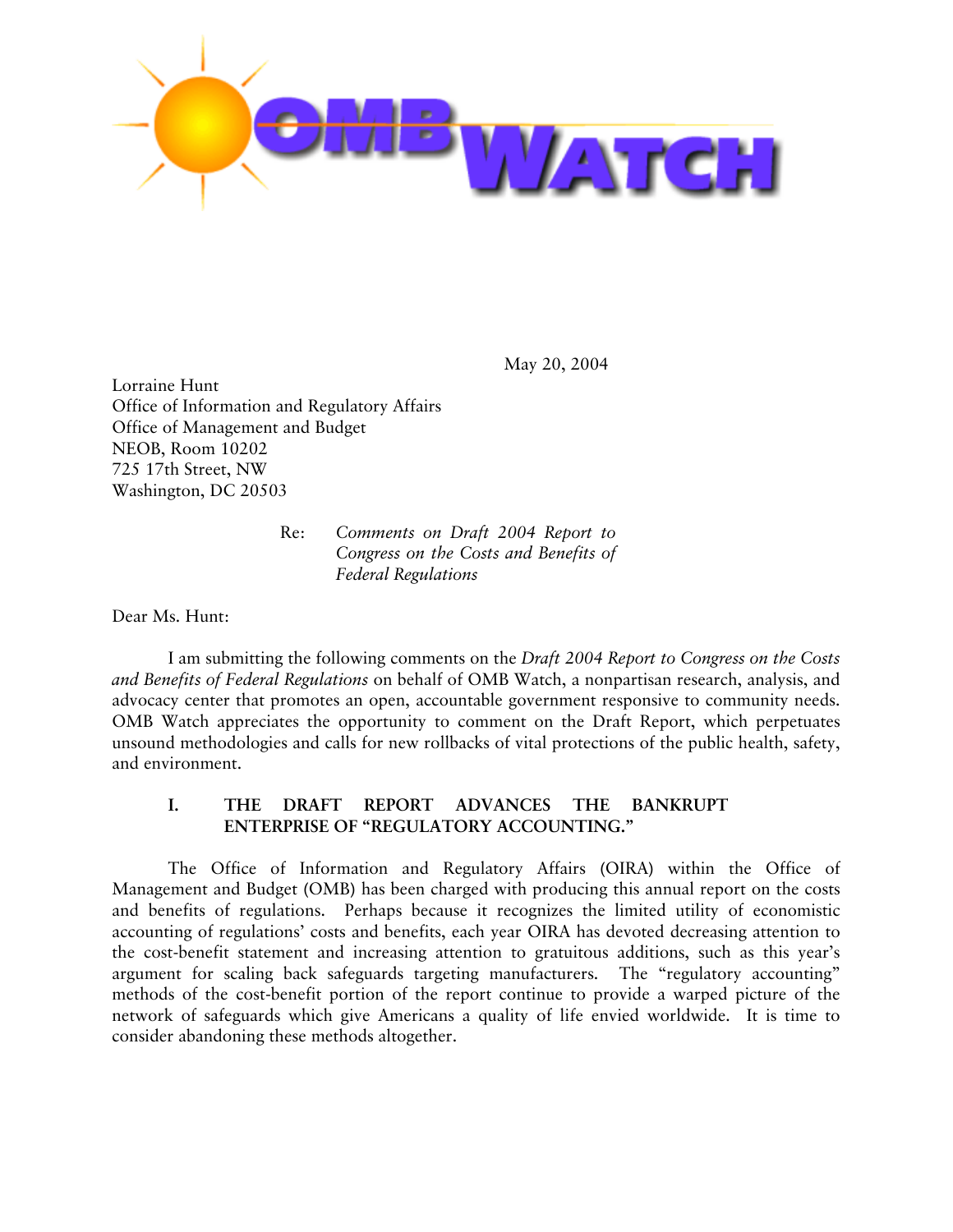## **A. OIRA uses methodologies so unsound that they render the report useless for regulatory policy.**

The troubling methodologies of "regulatory accounting" and its associated limitations have been described in great detail elsewhere.<sup>1</sup> Any catalog of these defects is so long that it may well be numbing to the reader. The most profound is that the whole enterprise amounts to much ado about nothing. What does it gain us to know, as OIRA claims, that the total costs of major federal protections from October 2002 to September 2003 ranged somewhere between \$1.9 billion and \$1.925 billion, or that the rules' benefits ranged between \$1.6 billion and \$4.5 billion? What value do those figures, or the related figures over a ten-year span, retain when the report adds its caveats:

- The rules covered are only a selection of "major regulations" issued in that time period and exclude all the many protections that continue to provide significant benefits to the public health, safety, and environment even after all the compliance costs have long since been paid.
- The cost figures derive exclusively from the agencies' *ex ante* guesses of compliance costs—guesses which have been shown to overestimate actual costs to a significant degree.
- The figures aggregate cost and benefit estimates from agencies which use methodologies so divergent that the resulting numbers are not comparable in any meaningful way.
- The benefits estimates exclude many benefits that were not quantified and thus are represented in the "total" numbers as mere zeroes. Such omitted benefits include the following:
	- "[R]educed human and ecological risks from antibiotics, hormones, metals, and salts" from pollution regulations governing animal feeding operations.<sup>2</sup>
	- No benefits at all from regulations that flesh out the Family and Medical Leave Act.<sup>3</sup>

- 2. Draft Report at 15 Tbl.4.
- 3. Draft Report at 42 Tbl.9.

<sup>1.</sup> For a broad discussion of the philosophical problems and logical inconsistencies in standard "regulatory accounting" discourse, see Frank Ackerman & Lisa Heinzerling, *Priceless: On Knowing the Price of Everything and the Value of Nothing* (New York: New Press, 2004). For a detailed description of the bias in "regulatory accounting" to inflate measures of "regulatory burden," see Ruth Ruttenberg & Assocs., Public Citizen, "Not Too Costly After All: An Examination of the Inflated Cost-Estimates of Health, Safety, and Environmental Protections," Feb. 2004 (available on-line at <http://www.citizen.org/documents/Not%20Too%20Costly.pdf>.).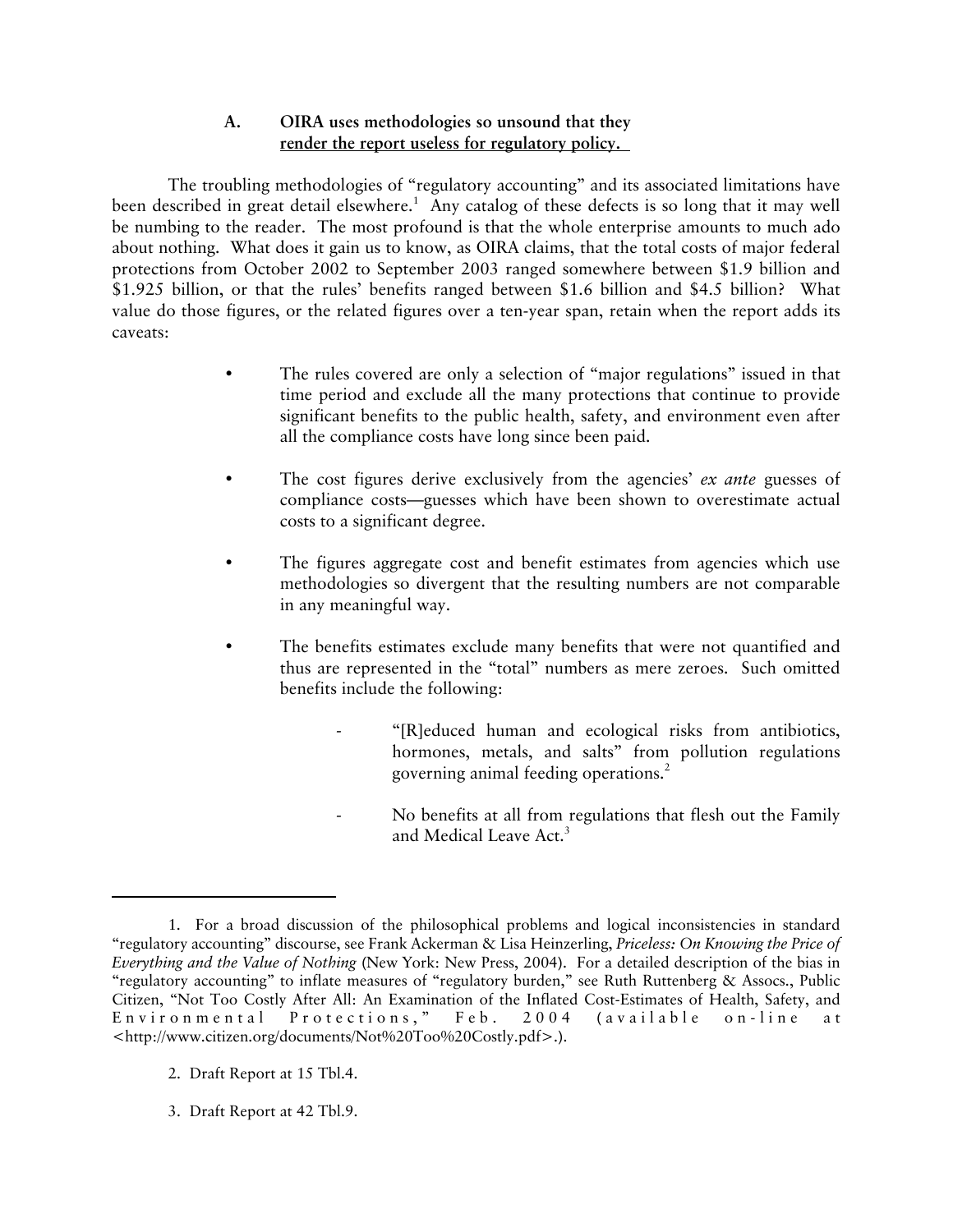Non-cancer benefits from Clean Water Act regulations, including "(1) Decreased incidence of systemic toxicity to vital organs such as liver and kidney; (2) decreased extent of learning disability and intellectual impairment . . .; and (3) decreased risk of adverse reproductive effects and genotoxicity."4

However complex the econometrics that produce the cost and benefit figures, they omit so much and are based on assumptions so unrealistic and distorted that they are of no value to policymakers.

The aggregation of the disparate numbers masks the debatable moral and ethical positions that the numbers represent. The cost and benefit figures submitted by the agencies were derived in part from methodologies that include the following:

- opinion surveys that ask respondents to name a price they would be willing to pay for preserving endangered species, avoiding cancers, and so forth;
- calculations that cash out human lives by converting the number of years of life saved into separate cash equivalents, which inevitably yield lower cash values for the elderly than for the young; and
- discount rates, operating like compound interest in reverse, that lower the value of benefits achieved in the future and make short-term gains excessively valuable in contrast.

These and other troubling methodologies—standard in the world of "regulatory accounting"—assume away the complex moral issues involved and turn what should be decided in democratic fora into assumptions embedded in econometric algorithms. OIRA's use of the results of such methods in its aggregated totals recapitulates these problems and buries them more deeply under the false simplicity of its aggregation.

The severe limitations of these cost and benefit numbers leave us with nothing truly useful for policy-making. At the time that economists were installed in the agencies and at OIRA spending limited resources on compiling these useless numbers, agency budgets have been slashed, and the enforcement of existing protections has weakened. In other words (words that OIRA should appreciate), the cost of these multiple cost-benefit analyses so far exceeds the benefits of the practice that it should be scrapped altogether as an inexcusable waste of resources. Trading the risk of expensive regulation for the risk of harms to the public health, safety, and environment has proven a trade-off too costly to continue.

<sup>4.</sup> Draft Report at 45 Tbl.9.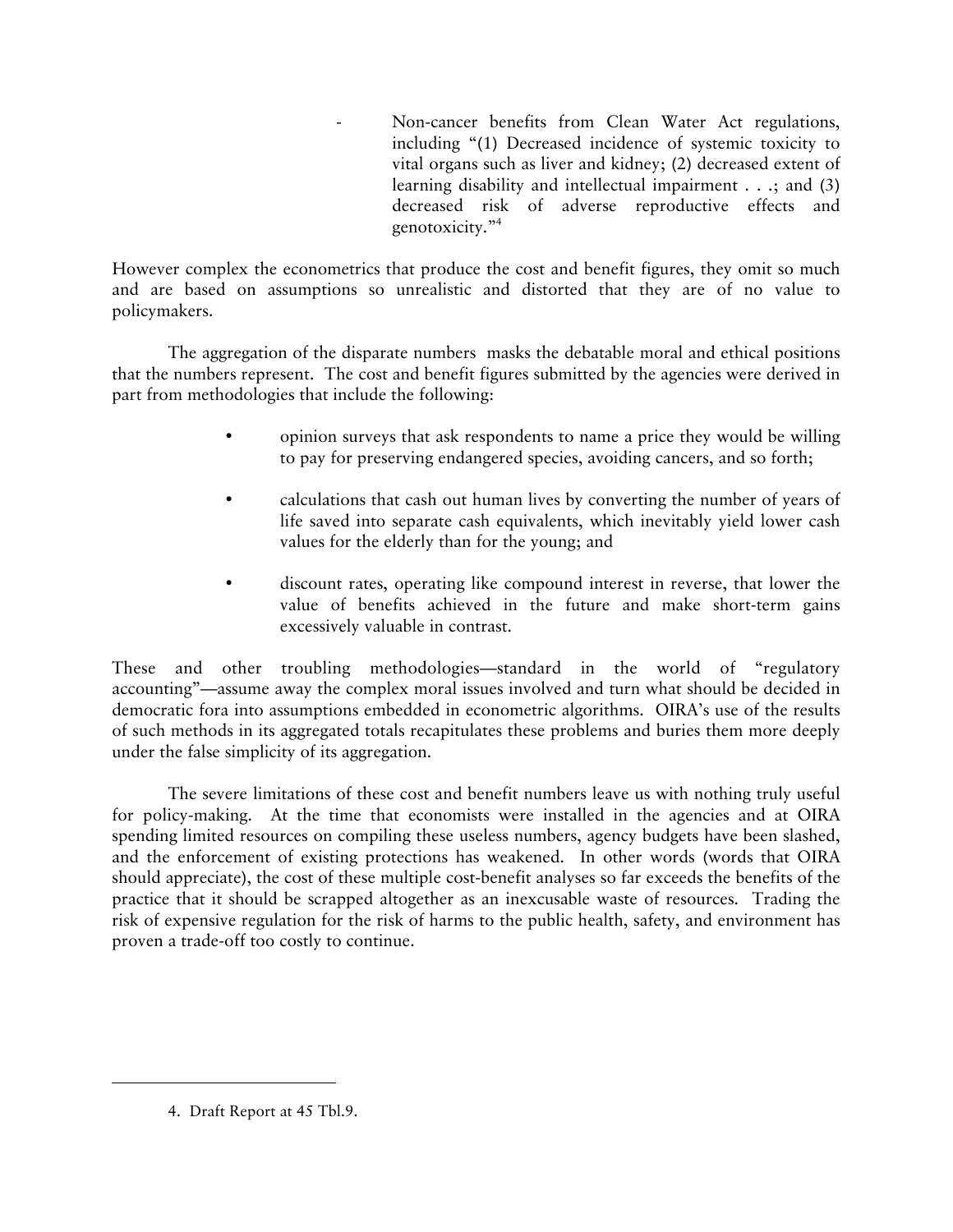#### **B. OIRA's use of "regulatory accounting" reveals a hostility to regulatory safeguards.**

OIRA has not only replicated the biases inherent in the regulatory accounting enterprise as conducted by the agencies but has also revealed its own biases in the cost-benefit sections of the draft report. One of the caveats above bears closer scrutiny: the annual and 10-year totals of costs and benefits cover only major rules issued during those time periods. Most extant rules pre-date the 10-year window of this draft report, and they continue to protect the public health, safety, and environment even as the costs of compliance with them have diminished. OIRA dismisses all rules pre-dating 1993, saying, "As discussed in the 2003 Report, OMB has chosen a 10-year period for aggregation because pre-regulation estimates prepared for rules adopted more than ten years ago are of questionable relevance today" (Draft Report at 4). Granted, the 2003 report does not *discuss* any rationale for that decision but merely asserts the same position with the same language.<sup>5</sup> Still, OIRA's 10-year rule for relevance does not seem to apply elsewhere in the draft report; for example, OIRA relies on an article that draws on 1974 compliance data.<sup>6</sup>

Then there is OIRA's startling coda to its section reviewing international studies of regulation. Arguing that the studies constitute a "pattern of findings" that "provides strong support" for what the administration calls "smarter regulation," the report concludes that the results are consistent with economic theories linking economic growth to "regulatory policies that promote competitive markets, secure property rights, and intervene to correct market failures *rather than to increase state influence*" (Draft Report at 31, emphasis added). That last clause is breathtaking. If OIRA assumes that regulatory policy posits a choice between correcting market failures and increasing state influence, then OIRA takes so dim a view of public safeguards that its continuing role in regulatory affairs is alarming.

## **II. OIRA IS INAPPROPRIATELY USING THE DRAFT REPORT AS A FORUM FOR SOLICITING A REGULATORY HIT LIST.**

As it has in the past, OIRA has opted to make this year's report a vehicle for soliciting nominations for rollbacks of regulatory protections. Notionally, OIRA requests "nominations of promising regulatory reforms" limited only to the criteria of "reducing unnecessary costs, increasing effectiveness, enhancing competitiveness, reducing uncertainty, and increasing flexibility"—criteria which need not result exclusively in scale-backs of regulatory protections. In fact, it is possible that new, more stringent protections of the public health, safety, and environment could meet all those criteria by inducing firms to discover and implement improved efficiencies in operation. Still, OIRA positions its call for "reforms" after arguing that the "cumulative costs of regulation on the manufacturing sector are large compared to other sectors of the economy" and placing that argument "[i]n light of recent concerns about the health of manufacturing in the U.S." (Draft Report 1). OIRA has thus made it quite clear that the only "reforms" truly sought are those that favor the manufacturing sector by rolling back the

<sup>5.</sup> *See* 2003 Report at 7 ("OMB has chosen a 10-year period for aggregation because pre-regulation estimates for rules adopted more than ten years ago are of questionable relevance today.").

<sup>6.</sup> *See* Draft Report at 53 (discussing James article).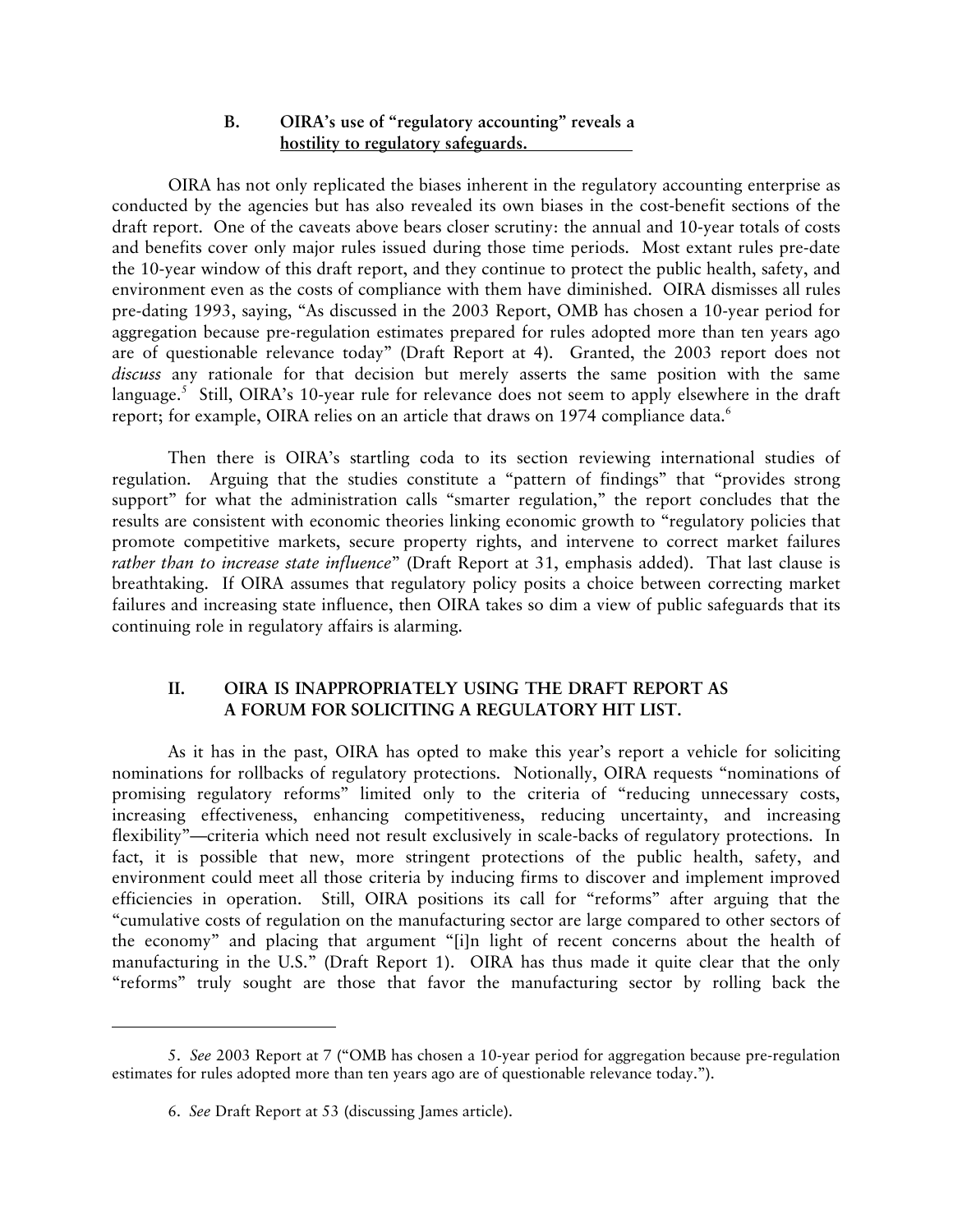regulations that create vital protections for the public health, safety, and environment. This use of the annual report to build a hit list of safeguards is troubling, because OIRA has neither the right to compile the list nor the competence to do the right thing with it.

#### **A. OIRA lacks the authority to solicit a hit list of safeguards to be rolled back.**

Soliciting the hit list of regulatory protections to be rolled back or watered down is beyond the limited scope for the report that Congress authorized. OIRA is authorized by statute to report the costs and benefits of regulations and make recommendations, if necessary, *to Congress* on reforms to the network of regulatory protections. Congress did not, however, authorize OIRA to open up those protections to an industry free-for-all in which industry identifies its own targets for weakening or rolling back, and Congress definitely did not authorize OIRA to conduct its own series of follow-up actions prompting agencies to implement any hit list.

This hit list project is an arrogation of power utterly without mandate or justification. Congress alone holds the power to regulate conduct harmful to the public interest. In certain complex areas, such as environmental protection and workplace safety, Congress has realized that sound protections require the consultation of experts, in-depth investigations of existing problems, comparisons of a wide array of options, and the participation of a broad cross-section of the public. In order to authorize action while allowing the finer points to be worked out over the time it takes for all these requirements to be fulfilled, Congress authorizes agencies to bring all these resources to bear in the issuance of regulations that give substance to broad statutory mandates. Short-circuiting the agency process to scale back the protections mandated by Congress is not a power OIRA has ever been granted.

OIRA's invitation to compile a new hit list disrupts a system that has been refined over decades. Members of the public seeking changes in regulation have always had two options: they can submit petitions for rule-making to regulatory agencies through 5 U.S.C. § 553(e), and they can always lobby Congress itself. There is a reason that these are the two options: Congress sets the ultimate protective agenda through federal law, and Congress in turn relies on agencies, which have the resources and expertise to unite public voices and scientific wisdom, to draw on those resources in setting their own sensibly balanced agendas for rule-making. OIRA is not merely providing a third alternative; it is disrupting a carefully constructed system that was developed over decades to balance competing public preferences and the insights of scientific experts in the development of important protections. OIRA's economists, even with a handful of scientists to support them, lack both the agencies' institutional competence to make sound judgments and Congress's constitutional authority.

## **B. OIRA lacks the competence to interfere with regulatory priorities.**

Experience has proven the wisdom of the system we have and the folly of the hit list project OIRA proposes. OIRA's 2001 report solicited a hit list that resulted in one regulation being placed on a "high priority" list of rules to be rolled back—just months after OIRA itself had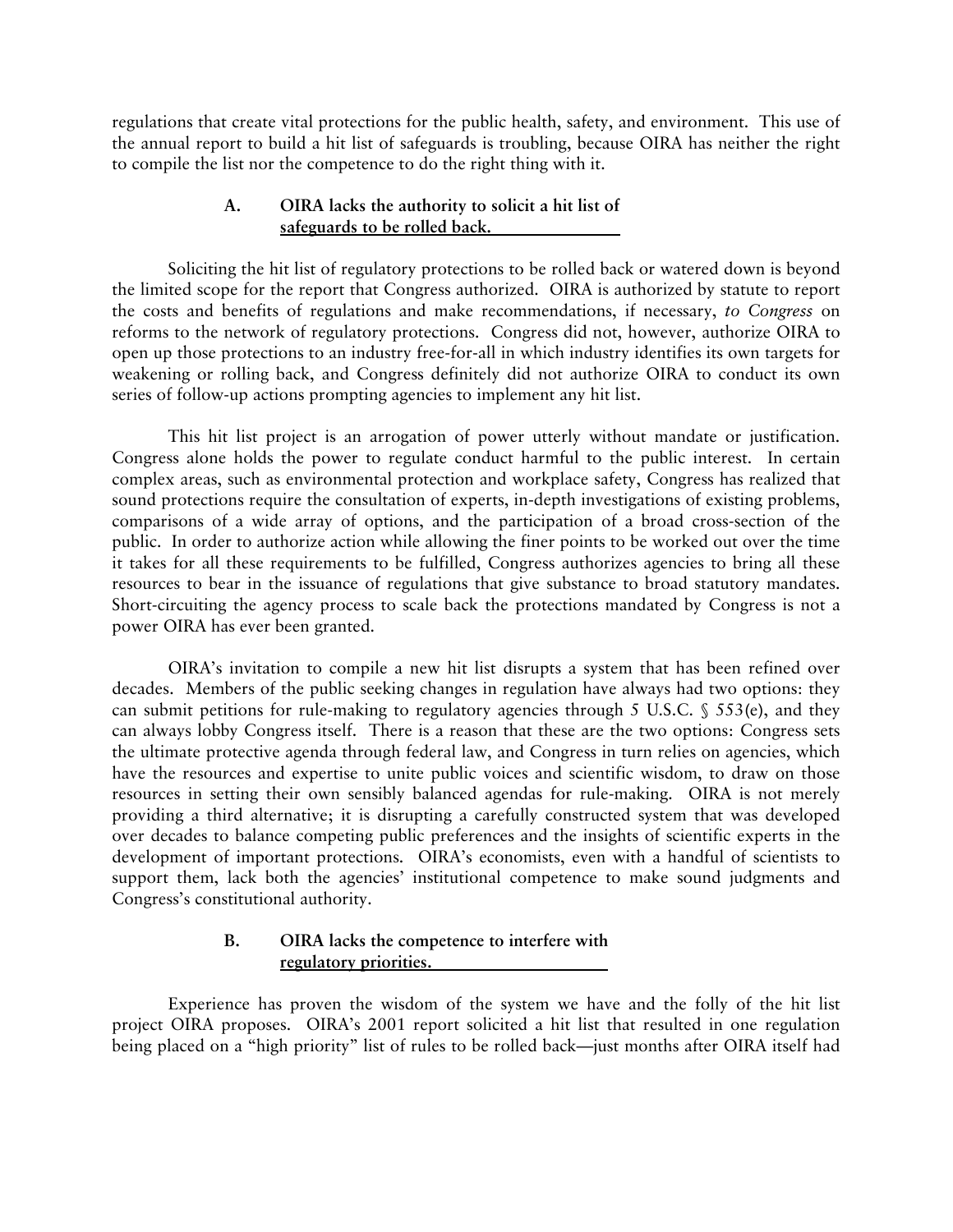written the agency prompting it to *create* the rule.7 Rules were added to that "high priority" hit list with little or no justification, despite the sometimes years-long development of a record justifying the issuance of the rules in the first instance and even cost-benefit analyses that, within the controversial terms of "regulatory accounting" discourse, demonstrated net benefits.<sup>8</sup> These inconsistencies only resolve into coherence with the contemplation of OIRA's evident bias toward industry interests, with whom OIRA has contacts that it refuses to disclose to the public, and many of which are the same interests that supported OIRA director John Graham's Center for Risk Analysis.<sup>9</sup>

Leaving agenda-setting to the agencies makes much more sense. The public health, safety, and environmental agencies routinely draw on experts and members of the public who have experienced first-hand the need for sensible safeguards, and some of their career staff members have worked in their fields for so long that they are experts in their own right. They know their issues with a depth and breadth that a handful of economists in OIRA cannot match. OIRA's compilation of an anti-protection hit list and inevitable use of back-door pressure to have that list implemented will only interfere with the judgment of the professionals who have far more expertise to make such decisions.

## **III. OIRA HAS NOT ESTABLISHED A PLAUSIBLE CASE FOR EXEMPTING MANUFACTURERS FROM PROTECTIONS OF THE PUBLIC HEALTH, SAFETY, AND ENVIRONMENT.**

OIRA claims that a hit list to serve manufacturers is needed "[i]n light of recent concerns about the health of manufacturing in the U.S" (Draft Report 1). Such concerns are misplaced. According to the Institute for Supply Management, the health of manufacturing is not a cause for concern and in fact has been quite hardy for some time. The Institute's *Report on Business* found as of March that manufacturing has registered above 50 on its index—a score that indicates expansion—for 10 consecutive months.<sup>10</sup> Said one financial analyst, "Plain and simple, this report tells us that the manufacturing sector is smoking."<sup>11</sup>

What OIRA appears to be exploiting is the concern about the health of manufacturing *jobs* in the United States. The press release accompanying the draft report made that link explicit by including this telling sentence: "The President's Council of Economic Advisors recently reported that, while manufacturing is beginning to share in the economic recovery, the rebound in

<sup>7.</sup> Joan Claybrook, Public Citizen, Comments to 2002 Draft Report on the Costs and Benefits of Federal Regulation, at 9 (available on-line at <http://www.citizen.org/documents/cb%20comments.pdf>).

<sup>8.</sup> *See id*. at 8-9.

<sup>9.</sup> *See id*. at 10.

<sup>10.</sup> *See* Institute for Supply Management, "March Manufacturing ISM *Report on Business*: PMI at 62.5%," press release on-line at <http://www.ism.ws/ISMReport/ROB042004.cfm>.

<sup>11.</sup> Sue Kirchhoff, "Manufacturing perks up in March," *USA Today*, Apr. 1, 2004, available on-line at <http://www.usatoday.com/money/economy/production/2004-04-01-ism\_x.htm>.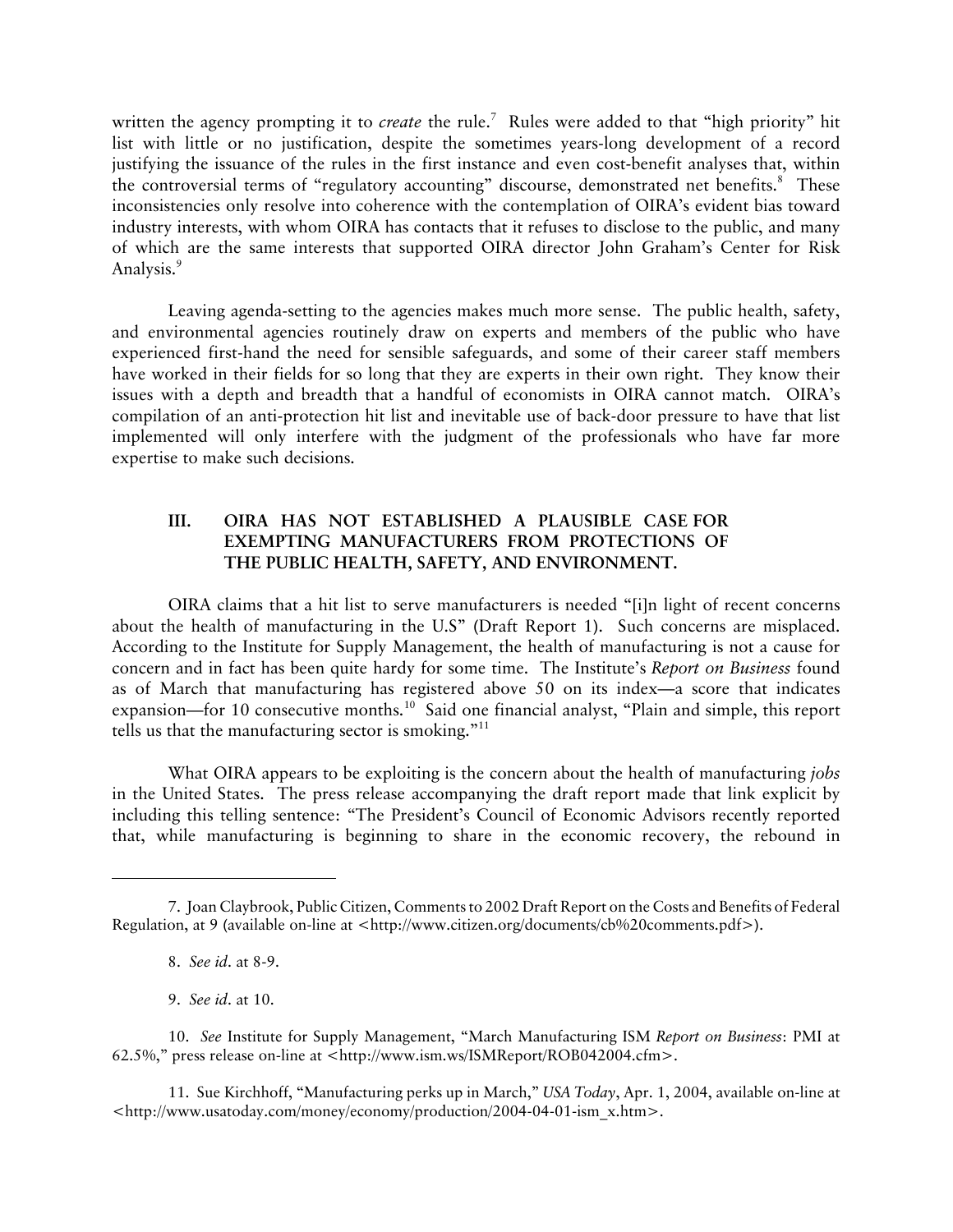manufacturing employment has not been as rapid as in other sectors."<sup>12</sup> The implication that rolling back or weakening protections of the public health, safety, and environment will necessarily improve the crisis in manufacturing jobs is dubious at best and ignores the two primary reasons for the loss of such jobs: off-shoring and "productivity" gains. The latter may well be a symptom of the former: although the usual argument is that firms are using fewer employees because of technical advances and management improvements, one commentator urges that many productivity gains are actually the result of off-shoring practices.<sup>13</sup> The off-shoring of these valuable jobs since the advent of certain recent global trade agreements has provoked quite serious "concerns" about the health of high-wage blue-collar employment, and even finance commentator Lou Dobbs has begun to catalog these job losses on his CNN broadcast in a running segment called "The Exporting of America."14 OIRA has chosen, however, to ignore the off-shoring problem altogether and in fact insists that members of the public nominating rules for the hit list should ignore off-shoring as well.<sup>15</sup>

The supporting literature cited in the report does little to support this hit list project. The observations of the discredited Crain and Hopkins study only reveal the unsurprising conclusion that manufacturers bear more compliance costs than other industries. Even if the troubling questions about the underlying methodology of identifying costs attributable to regulations are bracketed, the conclusion that manufacturers bear greater costs than others is, without context, meaningless. The manufacturing sector takes materials and processes them into new products along with waste from the processing and unused constituents of the original materials. It can be dangerous work for employees and can result in hazardous waste products that are released in the environment to everyone's detriment. That manufacturers must do more to protect workers and the environment than, say, retailers does not reveal a problem that needs to be fixed but instead may be evidence that safeguards are wisely targeting those who create the harms from which we need protection.

Further, the draft report cites articles by James and Joshi, Krishnan, and Lave to argue that compliance cost figures "substantially underestimate" the full "regulatory burden."<sup>16</sup> The James article does estimate that the full "burden" of OSHA regulations exceeds the costs of compliance expenditures, but only by a series of sleights of hand. To arrive at what he concludes to be the most reasonable estimate of \$33.5 billion, James compares the total annual cost of OSHA compliance estimated by a 1974 National Association of Manufacturers study against the total cost

15. *See* Draft Report at 57 (requesting that commenters "give[] due consideration to fair and open trade policy objectives" when nominating protections for the new hit list).

<sup>12.</sup> Office of Management and Budget, "OMB Initiates Review of Manufacturing Regulations," Feb. 13, 2005 (available on-line at <http://www.whitehouse.gov/omb/pubpress/fy2004/2004-05.pdf>).

<sup>13.</sup> *See* Thom Hartmann, "Exposing the Conservative Straw Man: 'Productivity,'" *Common Dreams News Center*, April 12, 2004 (available on-line at <http://commondreams.org/views04/0412-13.htm>).

<sup>14.</sup> *See* http://www.cnn.com/CNN/Programs/lou.dobbs.tonight/.

<sup>16.</sup> *See* Draft Report at 53 (discussing Harvey S. James, Jr., "Estimating OSHA Compliance Costs," *Policy Sciences* 31(1998): 321-41, and Satish Joshi, Ranjani Krishnan, and Lester Lave, "Estimating the Hidden Costs of Environmental Regulation," *The Accounting Review* 76.2(April 2001): 171-98).